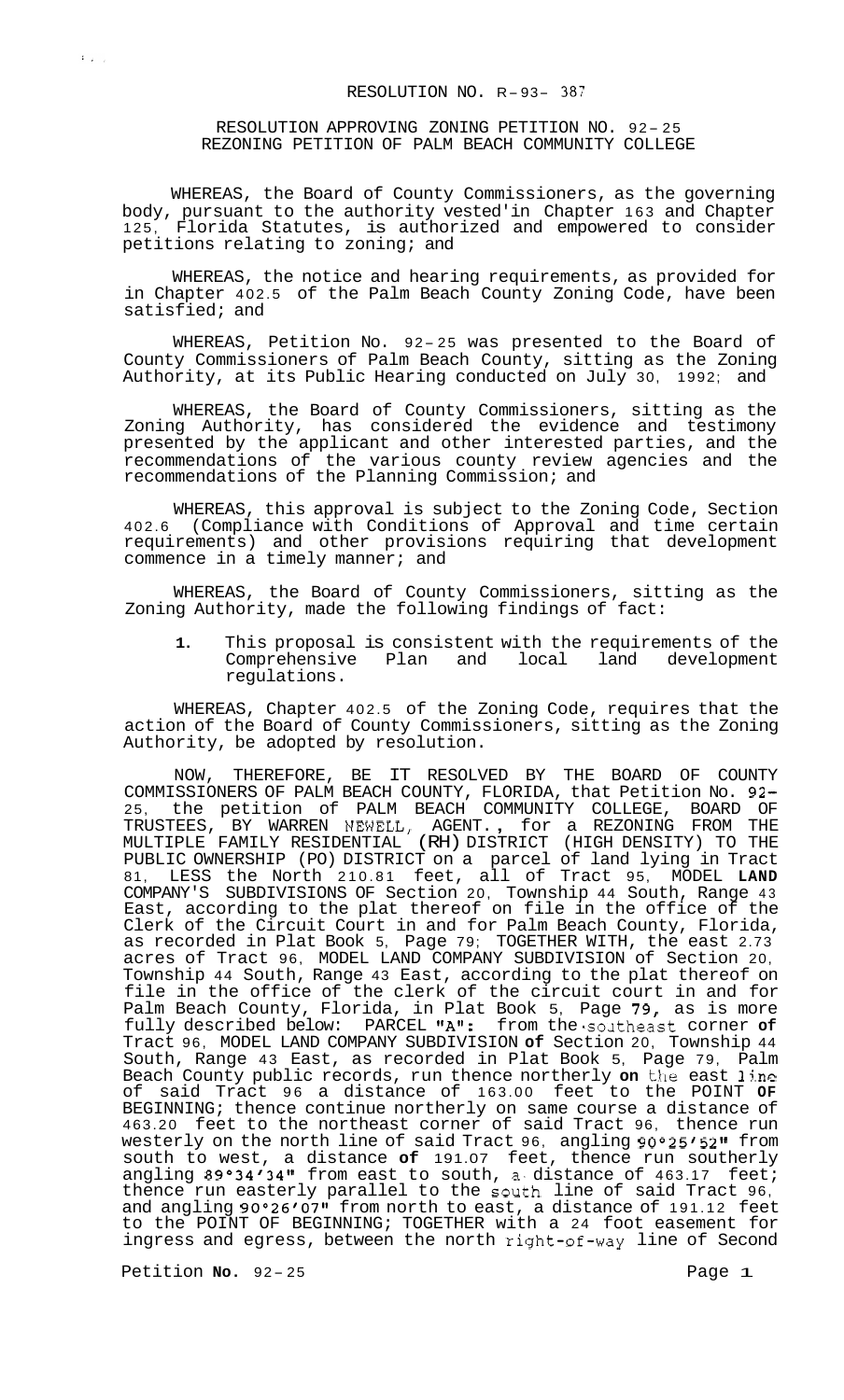Avenue, North and the south line of the answeldescribed property,<br>said easement being described as follows: from the southeast<br>corner of said Tract 96, run thence west rly on said south line (North right of way line of Second Avenue, North) a distance of 167.16 feet to the POINT OF BEGINNING; the se continue westerly on the same course a distance of 24 feet; thence run northerly,<br>angling 90°26'07" from east to north a distance of 163 feet to the<br>southwest corner of parcel "A" as described above; thence run easterly on the south line of said parce feet; thence run southerly a distance of it said northerly right of way line of Second . venue, North, the POINT<br>OF REGINNING; PARCEL "B": BEGINNING at the southeast corner of Tract 96 MODEL LAND COMPANY SUBDIVISION of Section 20, Township 44 South, Range 43 East, as recorded in Plat Book 5, Page 79, Palm Baach County public records; run thence not the pool of the east line<br>of waid Tract 96 a distance of 161 feet thence run westerly, of said fract 96 a distance of 193 leet thence fun westerly,<br>parallel to the south line of said fract 76 (north right of way<br>Time of Second Avenue, North), a distance of 191.12 feet; thence<br>run southerly, angling 89°33'53" res feet to a point in the south line or same tract ve (north right, of way line of Second Avenue, North); thence run easterly on said north right of way line a distance of 191.16 feet to the POINT OF BEGINNING, subject to commitments:

ĺ

 $\frac{1}{2}$ 

"A" a distance of 24 feet to a POINT in the

# BUILDING AND SITE DESIGN

1. The maximum helght, from grade co roof, line, for all<br>
structures shall not exceed thirt: (30) feet. (BUILDING)

- Architectural character and treatsent which is compatible and harmonious with abutting fevelopment shall be<br>provided on all sides of the builling. (BUILDING)
- All air conditioning and mechan: al equipment shall be screened from view on all sides in a manner consistent with the color and character of the principle structure. (BUILDING)

Setbacks for all structures shall be as follows:

- Setbacks from all propérty i nes shall be a minimum of twenty five (25) feet;  $\Lambda$
- Minimum separation between structures shall be<br>fifteen (15) feet side to si and twenty (20) feet<br>side to rear separation. (2001BC/BUILDING)  $\mathbf{h}$

The petitioner shall receive site pan certification from the Development Review Committee (rior to September 30, 1992. (ZONING)

#### **B**. DUMPSTER

Patition No. 92-25

 $\mathbf{1}$ .

A.

 $2^{\circ}$ 

 $\mathbf{1}$ .

 $\mathbf 4$ .

All areas or receptacles for these orage and disposal of trash, garbage or vegetation, such as dumpsters and trash compactors, shall not be located within twenty-five (25) feet of the east property line of the southeast parcel; the north and south property lines of the northwest parcel; shall be confined to areas tesignated on the site plan and shall be screened by a said opaque enclosure.<br>The open end of the enclosure shall have an obscuring, opaque gate. (BUILDING/ZONING-Cose Enforcement)

800K1338race014

Page

 $\overline{2}$ 

All exterior sides of such enclosures, except the open-<br>end, shall be landscaped with thirty (30) inch high shrub<br>and hedge material planted twent, four (24) inches on

 $R93.387$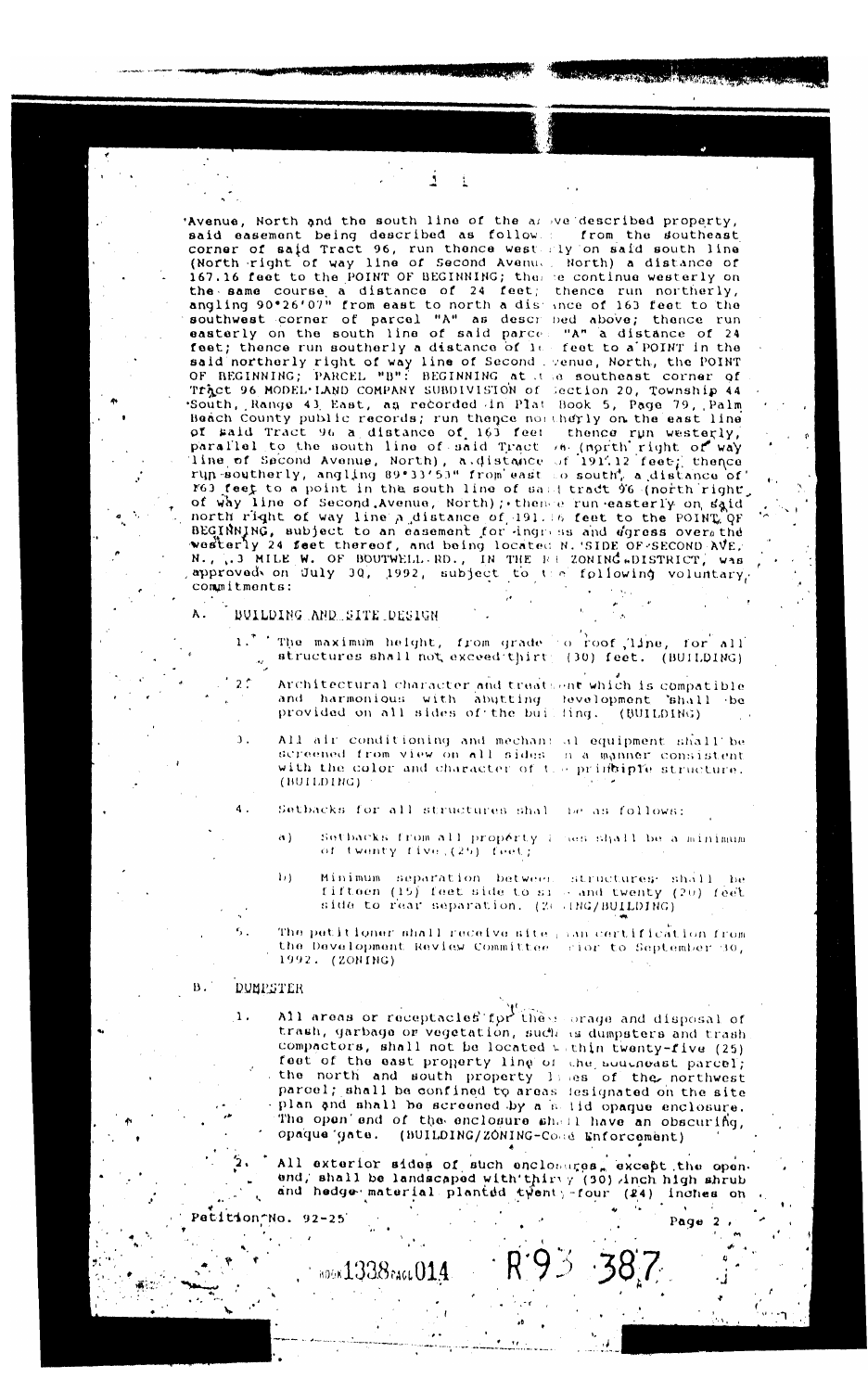center at installation. Alternative landscaping r\ay be permitted which **is** acceptable to the Zoning Divj.sion. This provision shall not apply to litter contz.iners provided for the convenience of pedestrians. (BUILDING/ZONING/CODE ENFORCEMENT)

- C. HEALTH
	- 1. Water service and sewer service are available to the property. Therefore, no potable well or on site sewage disposal system shall be permitted on the site. (HEALTH-Building)

## D. IRRIGATION QUALITY WATER

- 1. When irrigation quality water is available within 500 feet of the property, the petitioner shall connect t.o the system subject to permitting and/or requirements of the Florida Department of Environmental Regulations and/or the South Florida Water Management District. The cost for connection shall be borne by the property owner. (UTILITIES)
- E. ENGINEERING
	- **1.** The Developer shall provide discharge control and treatment for the stormwater runoff in accordance with all applicable agency requirements in effect at the time of the permit application. However, at a minimum, this development shall retain onsite the stormwater rinoff generated by a three **(3)** year-one **(1)** hour storm with a total rainfall of **3** inches as required by the P2rmit Section, Land Development Division. In the event that the subject site abuts a Department of Transportition maintained roadway, concurrent approval from the Florida Department of Transportation will also be required. The drainage system shall be maintained in an accep'zable condition as approved by the County Engineer. **111** the event that the drainage system is not adequately maintained as determined by the County Engineer, this matter will be referred to the Code Enforcement Boar3 for enforcement. (ENGINEERING)
	- 2. Prior to Site Plan approval, the property owner shall amend the proposed Site Plan to provide for a minimum fifty (50) foot centerline radius and **a** minimum of a fifty (50) foot tangent on the project's entrance rold at Second Avenue North. (ENGINEERING)
	- **3.** Prior to Site Plan approval, the property owner shall submit to Palm Beach County Engineering verification that the proposed Site Plan meets all South Florida Water Management District criteria for compensating storage for the C-51 Canal Basin, in addition to other applicable<br>drainage requirements. (ENGINEERING) drainage requirements.
	- **4.** Prior to January **15, 1993** *or* prior to the issuance oli the first Building Permit whichever shall first occur, the property owner shall convey to Palm Beach County Rozdway Production Division by road right-of-way warranty deed i'di Second Avenue North, forty **(40)** feet from center line free of all encumbrances and encroachments. Developer shall provide Palm Beach County with sufficient documentation acceptable to the Right of Way Acquisition Section to ensure that the property is free of all encumbrances and encroachments. Right-of-way conveyances shall also include "Safe Sight Corners" where appropriate at intersections as determined by the County Engineer. (MONITORING/PLANNING)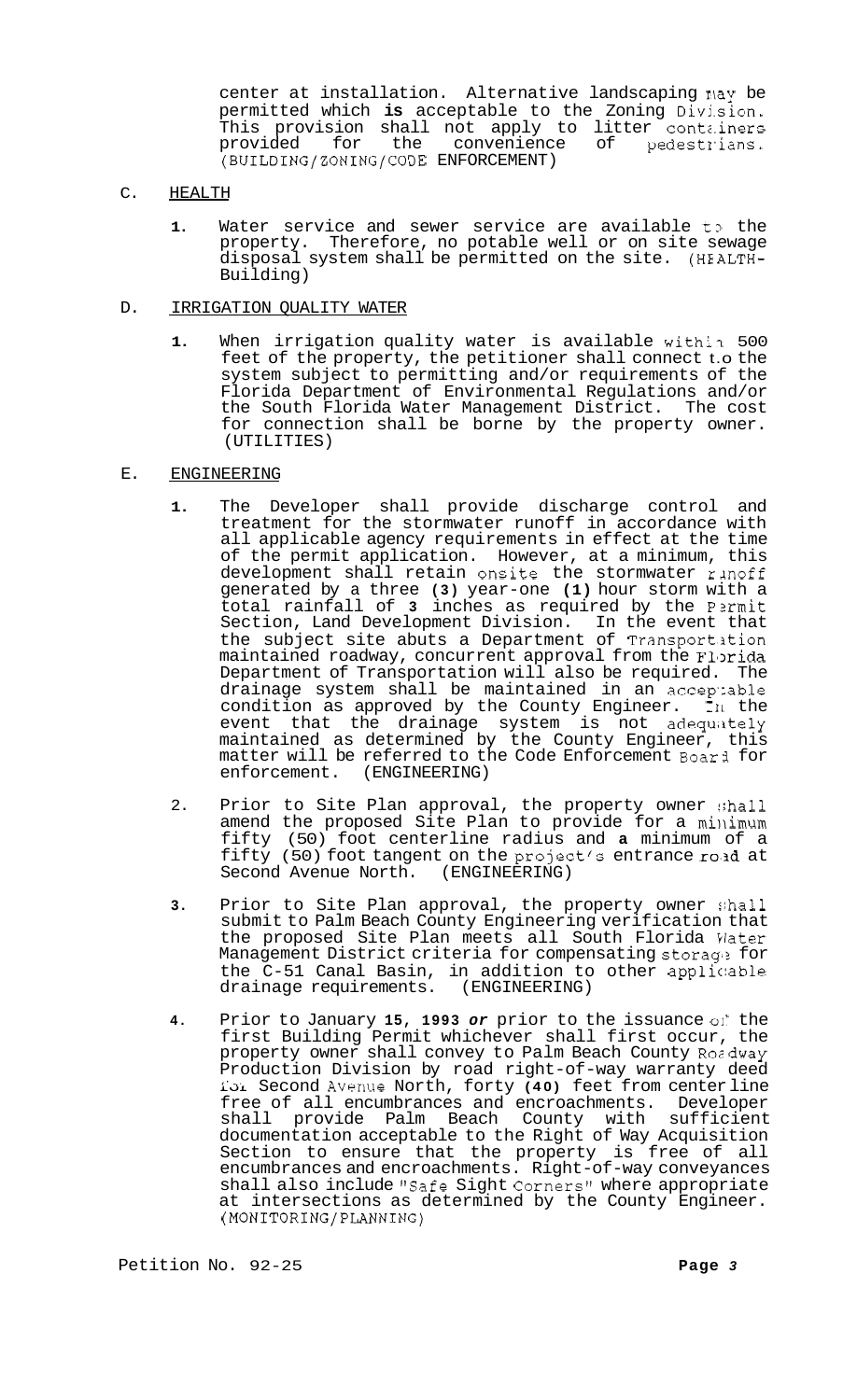- 5. The property owner shall convey to the Lake Worth Drainage District the required right-of-way for the "FRITZ DITCH". The required description for the right of way shall be determined by the District. **A** Quit Claim Deed or an Easement Deed in the form provided ky the District shall be submitted prior to January **15,** 1.993. (ENGINEERING)
- *6.* The Property owner shall construct a left turn lane west approach on Second Avenue North at the project's ent.rance road. Permits required by Palm Beach County for this construction shall be obtained prior to the issuarce *of*  the first Building Permit. Construction shall be concurrent with the on site paving and dreinage improvements and construction shall be completed pr:.or to the issuance of the first Certificate of Occuyancy. (ENGINEERING)
- 7. The Developer shall pay a Fair Share Fee in the amount and manner required by the "Fair Share Contributicn for Road Improvements Ordinance" as it presently exists or as it may from time to time be amended. The Fair Share Fee for this project presently at the time of the Building Permit is \$264,000 **(1,600** trips X \$165.00 per trip). If, at the time **of** permitting, the facilities being constructed hereunder are publicly owned governmental buildings or facilities, impact fees will be exempt. (IMPACT FEE COORDINATOR)
- *8.* The Developer shall provide for all historical off site drainage presently discharging either onto or through the subject site. (ENGINEERING)
- F. LANDSCAPING GENERAL
	- 1. Prior to site plan certification, the petitioner shall revise the landscape tabular data on the site plan to reflect conformance to minimum Landscape Code requirements and all landscape/vegetation preservation conditions of approval. (ZONING)
	- 2. **All** trees required to be planted on site by this app::oval<br>shall meet the following minimum standards at the following minimum standards at installation:
		- a. Tree height: fourteen (14) feet.
		- b. Trunk diameter: 3.5 inches measured 4.5 feet above grade.
		- c. Canopy diameter: seven (7) feet. Diameter .;hall be determined by the average canopy radius at 3 points measured from the trunk to the outermost branch tip. Each radius shall measure at least: 3.5 feet in length. (ZONING)

# G. LANDSCAPING ALONG ALL PROPERTY LINES

- 1. Landscaping and buffering along all property lines zhall be upgraded to include:
	- a. **A** minimum twenty-five (25) foot wide landscape buffer strip.
	- b. A six *(6)* foot high visually opaque landscape barrier consisting of a hedge, wall, fence, berm or combination.
	- c. One (1) native canopy tree planted every twenty (20) feet on center.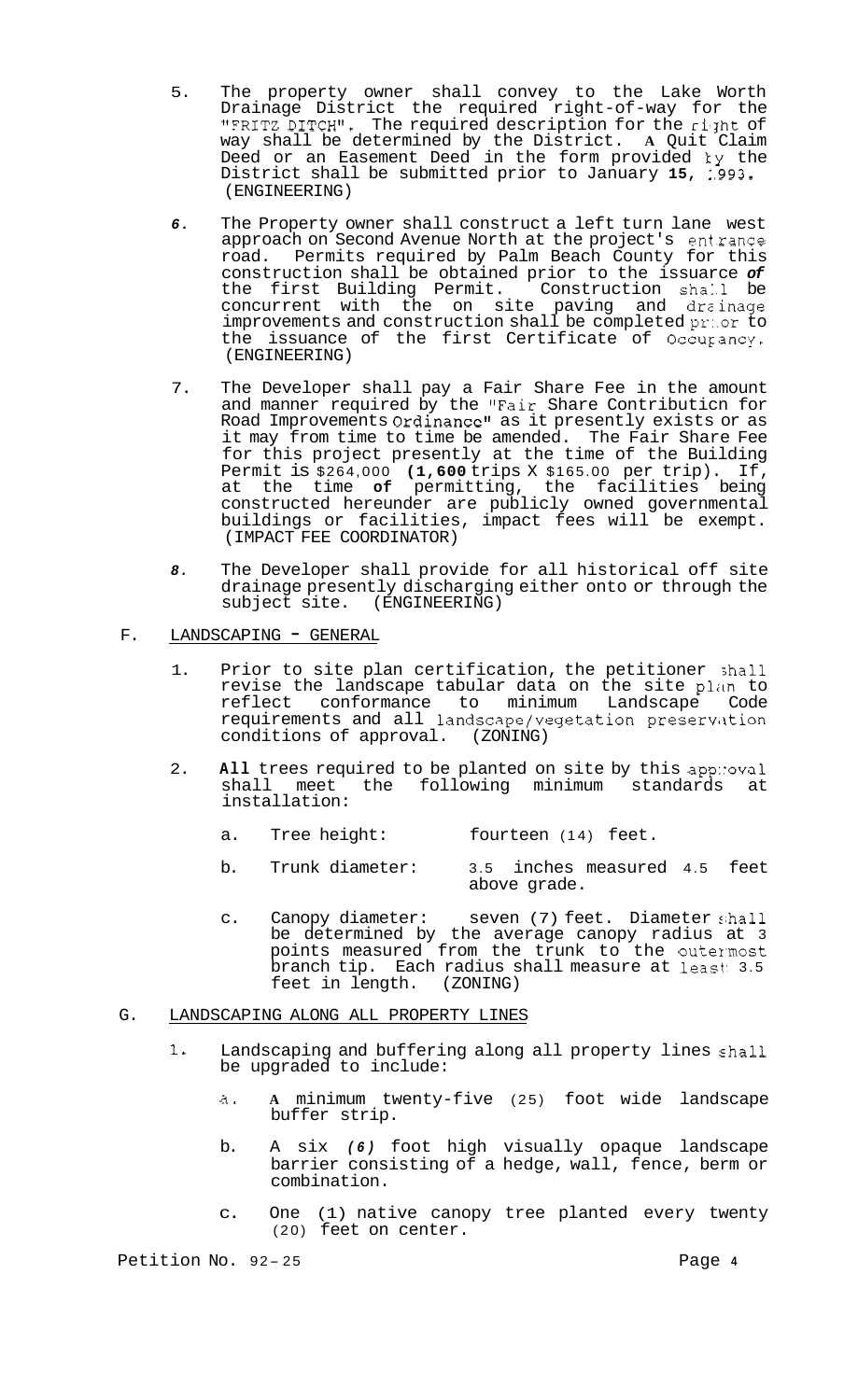- **d.** One (1) native palm tree for each twenty *(20)*  linear feet, with a maximum spacing of sixty (60) feet on center. **A** group of three or more palm trees may supersede the requirement for a native canopy tree in that location.
- e. Thirty-six *(36)* inch high shrub or hedge material spaced no more than twenty four (24) inches on center at installation, to be maintained at a minimum height of six (6) feet.
- f. Landscape hedge shall be installed on the outside<br>of any proposed chain link fence abuiting **of** any proposed chain link residential land uses. (ZONING)

#### **H.**  LIGHTING

- 1. All outdoor lighting used to illuminate the premises and identification signs shall be of low intensity, shiclded and directed down and away from adjacent propertie: ; and streets. (CODE ENFORCEMENT)
- 2. All pole mounted lighting fixtures shall not exceed<br>fifteen (15) feet in height. (BUILDING) fifteen (15) feet in height.
- *3.* All outdoor lighting shall be extinguished no later than **11:OO** p.m. Security lighting only is excluded from this requirement. (CODE ENFORCEMENT)

### I. RECYCLE SOLID **WASTE**

- 1. The property owner shall participate in a recycling program when available in the area. Material t] be recycled shall include, but not be limited to, paper, plastic, metal and glass products. (SWA)
- **J.**  RESTRICTIVE COVENANT:
	- 1. The property owner shall record a restrictive covenant, in a manner and form acceptable to the County Attorney, that would restrict the development to an affordable student housing dormitory facility. (ATTORNEY/ZONING)

#### **K. SIGNS**

- 1. Point of purchase signs fronting on Second Avenue North shall be limited as follows:
	- a. Maximum sign height, measured from finished grade ten **(10)** feet;
	- b. Maximum sign face area per side  $-50$  square feet;
	- c. Maximum number of signs = one (1) (BUILDING)
- 2. Prior to site plan certification, the petitioner shall submit **a** Master Sign Program **to** the Zoning Division wilich specifies sign location, sign dimensions, unified co:.or, unified graphics, typical base planting details, and conformance to all sign related conditions of approval. (ZONING)
- **3.** Each primary structure within the development sl.all clearly display a street address or identification number on the facade of the building which **is** legible from the street. (CODE ENFORCEMENT)